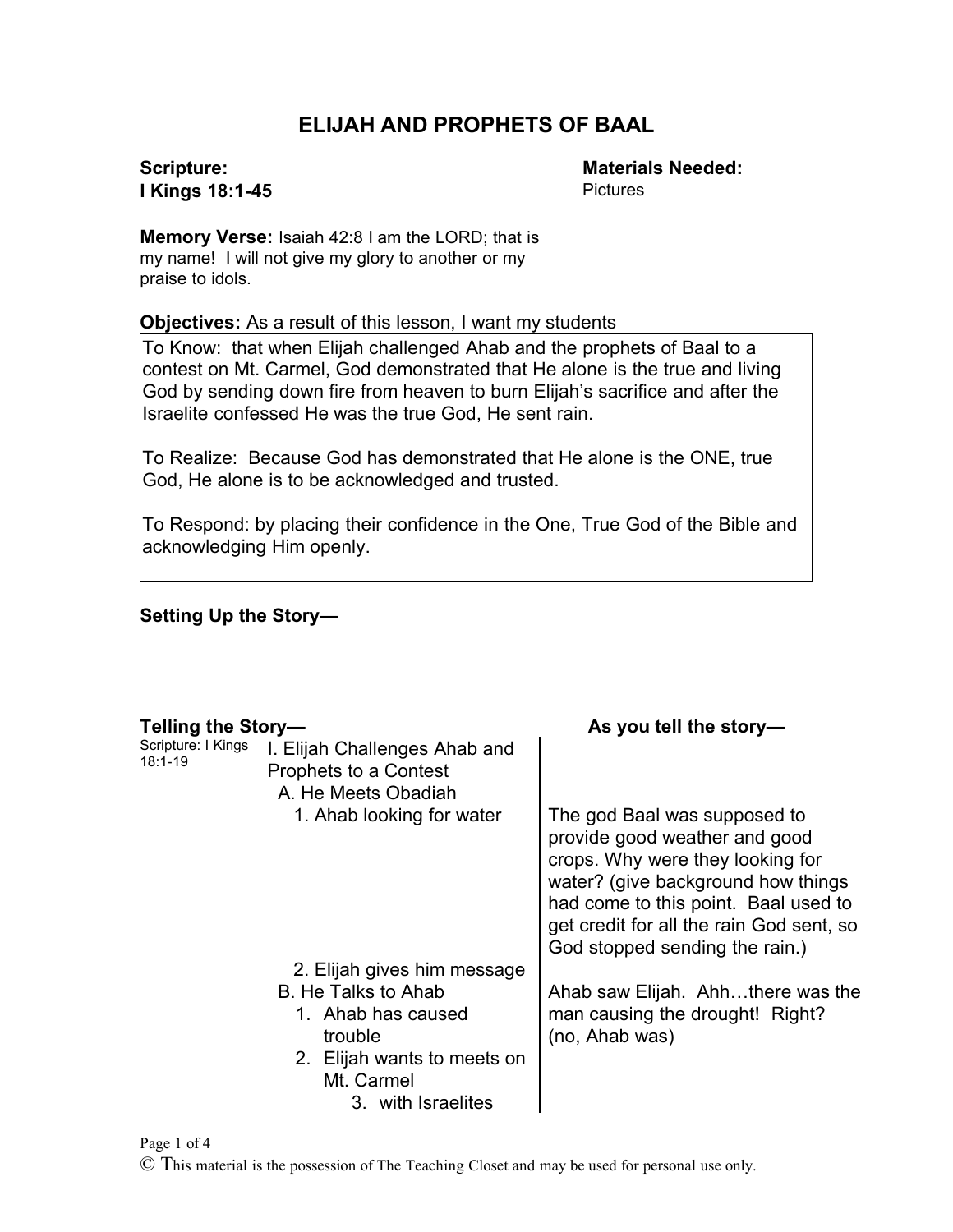| Scripture: I Kings<br>18:20-24 | 4. with 450 Baal<br>prophets<br>5. with 400 other<br>false prophets<br>C. Ahab Agrees<br>D. Elijah Explains Contest<br>6. To show true God<br>7. Prepare two sacrifices<br>8. The one who consumes<br>with fire is true<br>9. People agree    | They were going to prove once and<br>for all who the real God was!<br>Who is the one who sends the rain?<br>Who should they be trusting? Why<br>did they not know the answer to those<br>questions? Look in v. 21.<br>They were mixing the two. So how<br>could they tell who was the right one?<br>It had to be something only the true<br>God could do. What about sending<br>rain? But that might be coincidence.<br>It had to be something that normally<br>wouldn't happen. |
|--------------------------------|-----------------------------------------------------------------------------------------------------------------------------------------------------------------------------------------------------------------------------------------------|----------------------------------------------------------------------------------------------------------------------------------------------------------------------------------------------------------------------------------------------------------------------------------------------------------------------------------------------------------------------------------------------------------------------------------------------------------------------------------|
| Scripture: I Kings<br>18:25-38 | II. God Demonstrates that He<br><b>ALONE</b> is God<br>10. Baal Prophets get no<br>response<br>11. They prepare<br>sacrifice<br>12. They cry 'til noon<br>13. Elijah mocks them<br>14. They cut<br>themselves<br>15. They cry 'til<br>evening | It didn't look like Baal was listening!<br>Look what Elijah said in v. 27.                                                                                                                                                                                                                                                                                                                                                                                                       |
|                                | 16. God Answers with Fire<br>17. Elijah prepares<br>sacrifice<br>18. repairs<br>altar<br>19. arranges<br>wood<br>20. pours 12<br>barrels of<br>water<br>21. Elijah prays<br>22. So people<br>will know<br>23. So people<br>will return        | (act this out as you tell the story)<br>Elijah starts doing something.<br>"What are you doing?"<br>"Digging trenches."<br>"What for?!"<br>"For water."<br>"Water?! Why do you need water for<br>your sacrifice?"<br>"Pour four barrels of water on the<br>sacrifice."<br>"What?!"<br>"Again." "Again."<br>Then Elijah prayed that God would<br>answer. And his prayer was very                                                                                                   |

Page 2 of 4

© This material is the possession of The Teaching Closet and may be used for personal use only.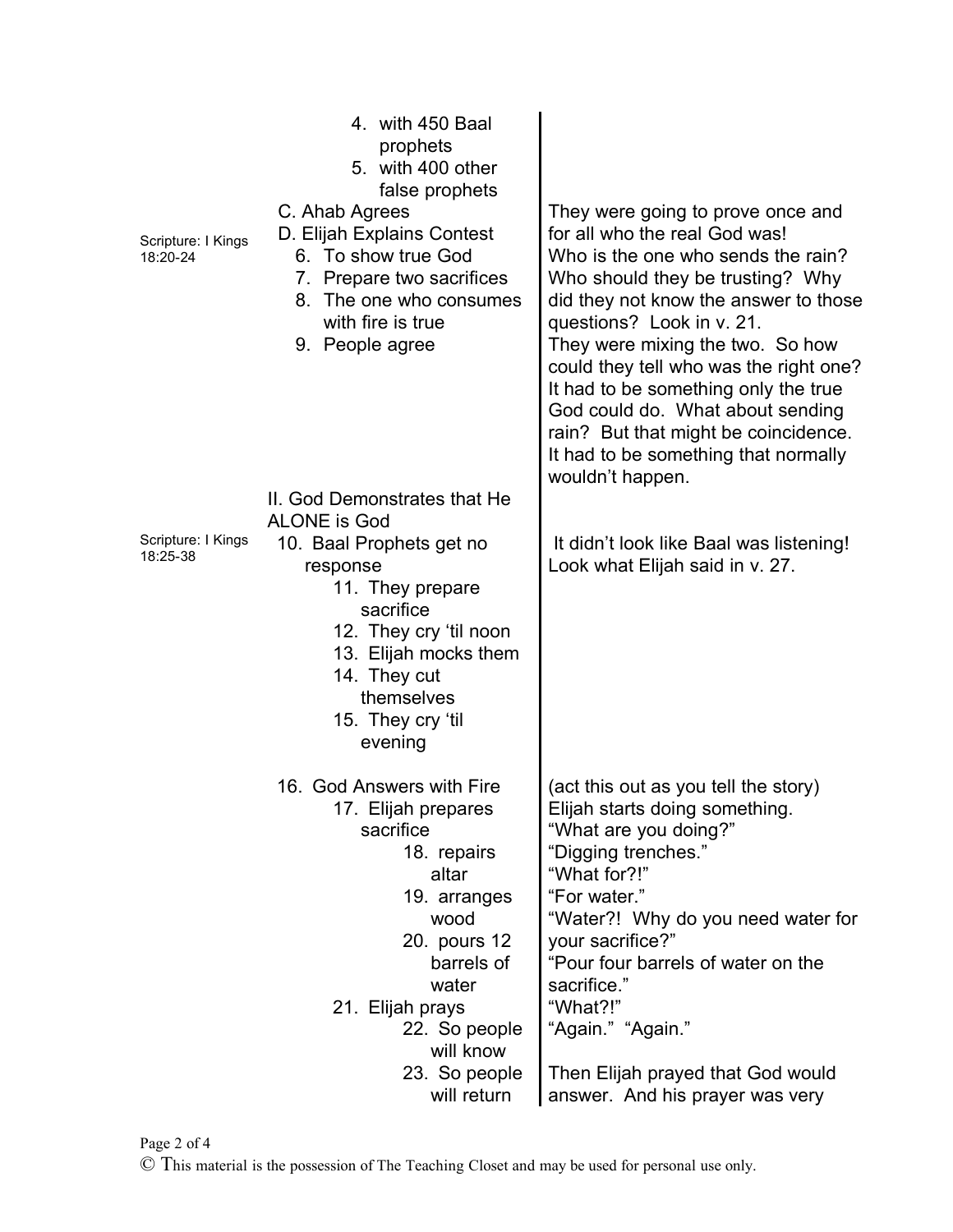|                                | to God<br>24. Fire consumes<br>everything                                                                                            | short. (Read v. 37)                                                                                                                                                                                   |
|--------------------------------|--------------------------------------------------------------------------------------------------------------------------------------|-------------------------------------------------------------------------------------------------------------------------------------------------------------------------------------------------------|
| Scripture: I Kings<br>18:39-46 | III. People Confess the LORD<br>is God/God Sends Rain<br>25. They fall on faces<br>26. They kill Baal prophets<br>27. God sends rain | Did they KNOW who the true God<br>was now?! Was there any doubt?<br>What did they do with the false<br>prophets then?<br>AFTER the people acknowledged<br>who the true God was, then He sent<br>rain. |

## **Concluding the story:**

Let's pray.

## **Boardwork**